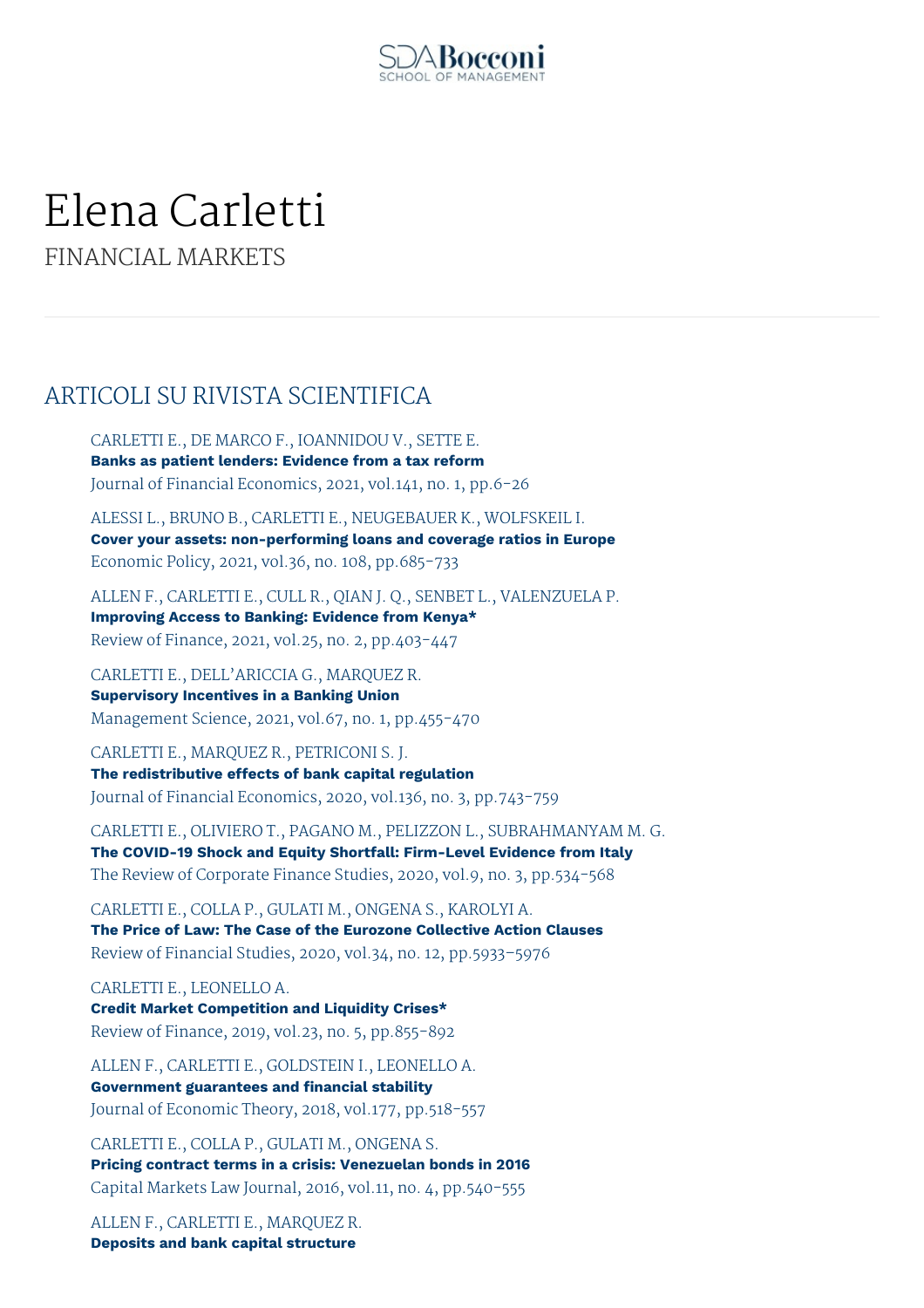Journal of Financial Economics, 2015, vol.118, no. 3, pp.601-619

CARLETTI E., HARTMANN P., ONGENA S. **The economic impact of merger control legislation** International Review of Law and Economics, 2015, vol.42, pp.88-104

ALLEN F., CARLETTI E., GOLDSTEIN I., LEONELLO A. **Moral Hazard and Government Guarantees in the Banking Industry** Journal of Financial Regulation, 2015, vol.1, no. 1, pp.30-50

ALLEN F., CARLETTI E., CARLETTI E., MARQUEZ R. **Stakeholder Governance, Competition, and Firm Value\*** Review of Finance, 2015, vol.19, no. 3, pp.1315-1346

ALLEN F., CARLETTI E., GALE D. **Money, financial stability and efficiency** Journal of Economic Theory, 2014, vol.149, pp.100-127

ALLEN F., CARLETTI E., CULL R., QIAN J. Q., SENBET L., VALENZUELA P. **The African Financial Development and Financial Inclusion Gaps**

Journal of African Economies, 2014, vol.23, no. 5, pp.614-642

ALLEN F., CARLETTI E.

**What Is Systemic Risk?** Journal of Money, Credit and Banking, 2013, vol.45, no. s1, pp.121-127

ALLEN F., CARLETTI E. **New theories to underpin financial reform** Journal of Financial Stability, 2013, vol.9, no. 2, pp.242-249

ALLEN F., BABUS A., CARLETTI E. **Asset commonality, debt maturity and systemic risk**

Journal of Financial Economics, 2012, vol.104, no. 3, pp.519-534

ALLEN F., CARLETTI E., MARQUEZ R. **Credit Market Competition and Capital Regulation** Review of Financial Studies, 2011, vol.24, no. 4, pp.983-1018

ALLEN F., CARLETTI E., LEONELLO A. **Deposit insurance and risk taking** Oxford Review of Economic Policy, 2011, vol.27, no. 3, pp.464-478

ALLEN F., CARLETTI E. **An Overview of the Crisis: Causes, Consequences, and Solutions** International Review of Finance, 2010, vol.10, no. 1, pp.1-26

ALLEN F., BABUS A., CARLETTI E. **Financial Crises: Theory and Evidence** Annual Review of Financial Economics, 2009, vol.1, no. 1, pp.97-116

ALLEN F., CARLETTI E., GALE D. **Interbank market liquidity and central bank intervention** Journal of Monetary Economics, 2009, vol.56, no. 5, pp.639-652

ALLEN F., CARLETTI E. **Mark-to-market accounting and liquidity pricing** Journal of Accounting and Economics, 2008, vol.45, no. 2-3, pp.358-378

CARLETTI E., HARTMANN P., SPAGNOLO G. **Bank Mergers, Competition, and Liquidity** Journal of Money, Credit and Banking, 2007, vol.39, no. 5, pp.1067-1105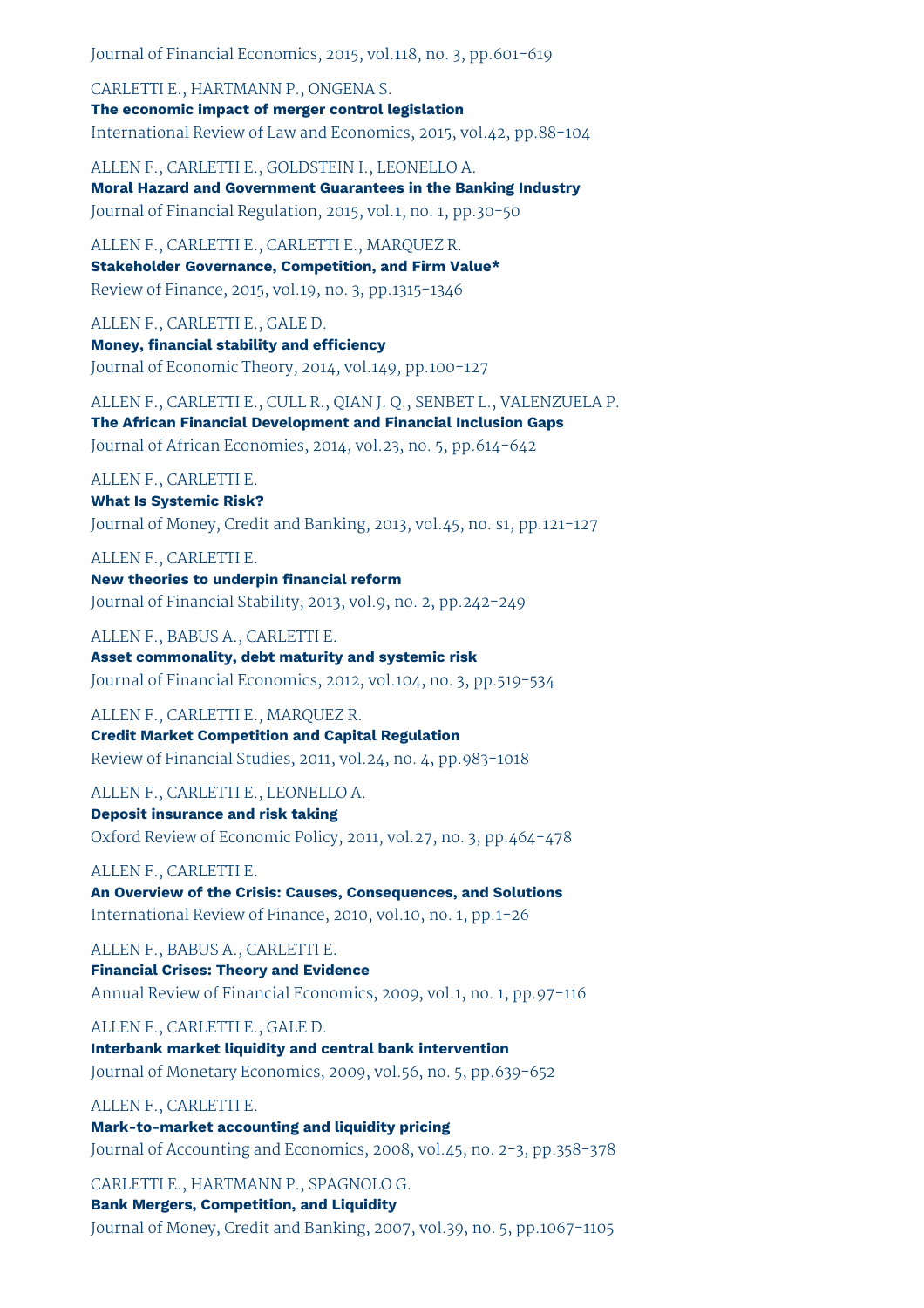CARLETTI E., CERASI V., DALTUNG S. **Multiple-bank lending: Diversification and free-riding in monitoring** Journal of Financial Intermediation, 2007, vol.16, no. 3, pp.425-451

ALLEN F., CARLETTI E. **Credit risk transfer and contagion** Journal of Monetary Economics, 2006, vol.53, no. 1, pp.89-111

CARLETTI E. **The structure of bank relationships, endogenous monitoring, and loan rates** Journal of Financial Intermediation, 2004, vol.13, no. 1, pp.58-86

# CONTRIBUTI IN VOLUME, CAPITOLI O SAGGI SCIENTIFICI

#### CARLETTI E., LEONELLO A.

**Regulatory Reforms in the European Banking Sector** in *The Palgrave Handbook of European Banking* Thorsten Beck, Barbara Casu (a cura di), Palgrave Macmillan, pp.295-322, 2016

ALLEN F., CARLETTI E., CULL R., QIAN J., SENBET L., VALENZUELA P.

**Resolving the African financial development gap: cross-country comparisons and a within-country study of Keynia** in *African successes. Vol III - Modernization and development* Edwards Sebastian, Johnson Simon, Weil David N. (a cura di), University of Chicago Press, pp.13-62, 2016

#### ALLEN F., CARLETTI E., QIAN J., VALENZUELA P.

**Does Finance Accelerate or Retard Growth? Theory and Evidence1** in *Towards a Better Global Economy* Franklin Allen, Jere R. Behrman, Nancy Birdsall, Shahrokh Fardoust, Dani Rodrik, Andrew Steer, Arvind Subramanian (a cura di), Oxford University Press, pp.289-380, 2014

#### CARLETTI E., ALLEN F., QIAN J., VALENZUELA P.

**Financial intermediation, markets, and alternative financial systems** in *Handbook of the Economics of Finance SET*

George M. Constantinides, Milton Harris, Rene M. Stulz (a cura di), Elsevier, pp.759-798, 2013

#### ALLEN F., BECK T., CARLETTI E.

**Structural changes in European financial systems: the impact of the regulatory framework on investment in the European Union** in *Investment and investment finance in Europe* Kolev Atanas, Tanayama Tanja, Wagenvoort Rien (a cura di), European Investment Bank, pp.243-275, 2013

#### ALLEN F., CARLETTI E., KRAHNEN J. P., TYRELL M.

**An introduction to liquidity and crises** in *Liquidity and crises* allen Franklin, Carletti Elena, Krahnen Jan Pieter, Tyrell Marcel (a cura di), Oxford University Press, pp.3- 33, 2011

### ARTICOLI SU QUOTIDIANI NAZIONALI/INTERNAZIONALI

CARLETTI E.

**Perché Next Generation Eu è un piano innovatore** lavoce.info, 14 Dicembre, 2021

BRUNO B., CARLETTI E. **Moratoria sì, moratoria no in tempi di pandemia** lavoce.info, 9 Marzo, 2021